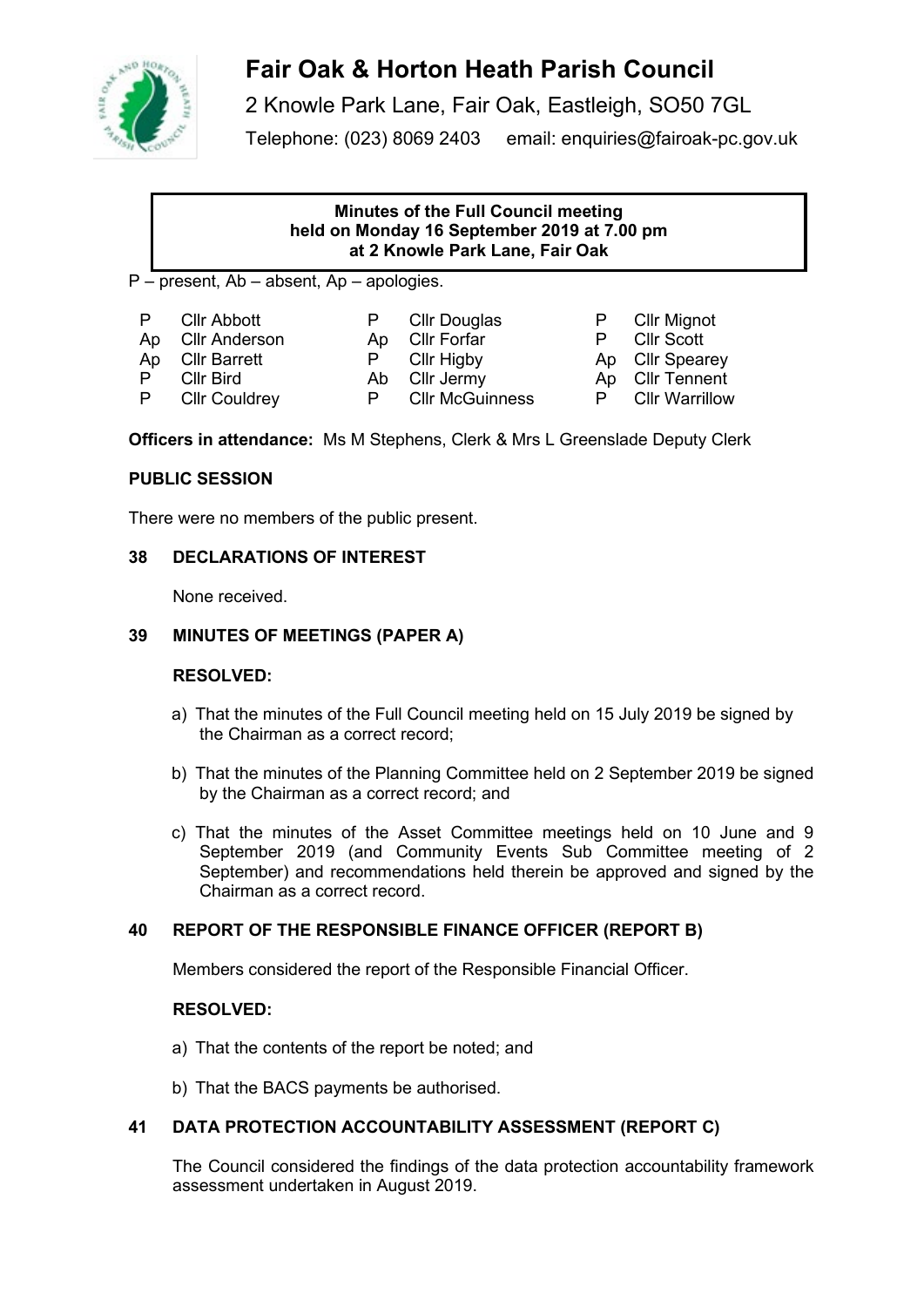The Clerk highlighted a number of issues requiring attention as a result of the audit, including:-

- a) the necessity of Councillors using the Parish Council email address in all correspondence and under no circumstances were they to use a private or other authority email address;
- b) The need to ensure all staff and councillors where fully trained in GDPR requirements and their responsibilities;
- c) The need to review key corporate documents and put in place essential documents to ensure compliance under the legislation;
- d) The need to put in place key policies relating to CCTV; and
- e) The need to consider the designated Data Protection Officer role.

In recognising the need to safeguard the Council's reputation and against potential data breaches and fines, members expressed the view that work commence immediately to address these issues. Members agreed that the cost of document review be taken out of general reserves.

#### **RESOLVED:**

- a) That the recommendations in the report including quotes for training and preparation of key corporate documents to ensure compliance be approved;
- b) That the cost of Councillor and staff training (£700) be taken out of the existing training budget;
- c) That the cost of the review of existing corporate documents and creation of essential data protection documents (£900) be taken out of general reserves;
- d) That the Action Plan attached as Appendix 2 to the report be implemented as soon as possible;
- e) That councillors attend a training session at 5.15 pm on Monday 21 October, where possible, and a reserve date to be organised for those unable to attend: and
- f) That refreshments be provided for the training session and funded from the Chairman's allowance.

## **43 ANNUAL INSURANCE QUOTES (REPORT D)**

The Council considered the appointment of an insurance provider from 1 October 2019, following quotes obtained by Came and Company.

Came and Company had recommended the appointment of Hiscox, the Council's current provider as good value for money and had further recommended a 3-year long term agreement option which would give an annual saving of £1,767.83.

#### **RESOLVED:**

That Hiscox be appointed as the Council's insurers for a three-year agreement at an annual premium of £8,974.79.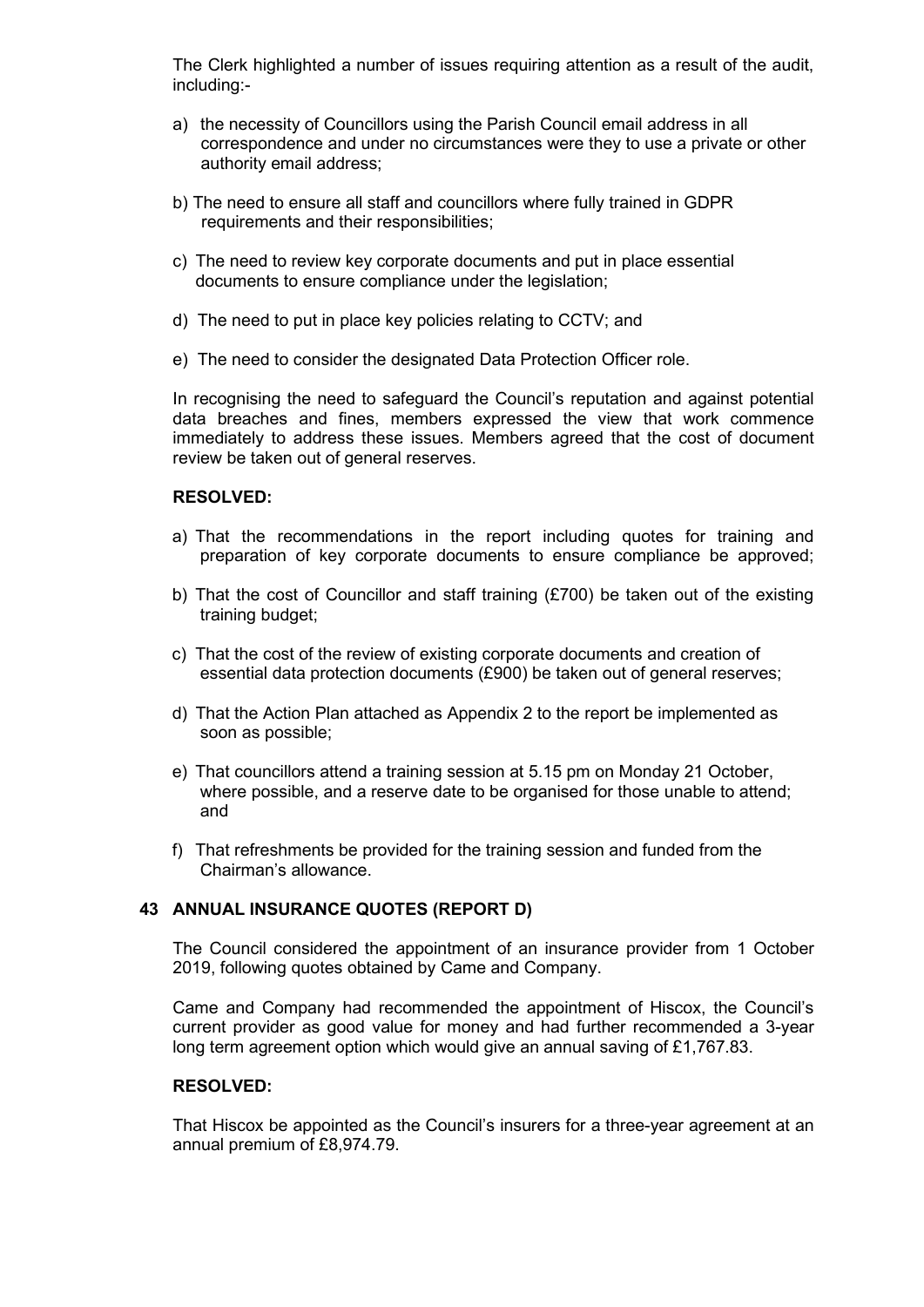## **44 FORWARD PLAN (REPORT E)**

## **RESOLVED:**

That the Forward Plan as set out in Report E be approved.

## **45 MEMORIAL BENCH FOR ANDREW COSSEY**

The Council considered installing a memorial bench for Andrew Cossey who was ex Parish and Borough Councillor and former Chairman of the Twynams Charities Trustees Committee.

## **RESOLVED:**

- a) That a "Hawthorn" seat at £369.00 be purchased by and installed by the Parish Council at New Century Park to include a plaque at £30 from General reserves; and
- b) That the location of the bench be agreed in consultation with Mr Cossey's family and the Chairman of the Council.

# **46 CORPORATE PLAN/COMMUNITY ENGAGEMENT**

The Council considered whether a Corporate Plan/Community Engagement Task & Finish Group should be established to assist in the development of a Corporate Plan setting out high level objectives for the Council in the next five years.

## **RESOLVED:**

That a Task & Finish Group be established consisting of Cllrs Bird, Higby & **McGuinness** 

## **47 CHRISTMAS OPENING HOURS**

## **RESOLVED:**

That the Council offices at 2 Knowle Park Lane be closed on the following dates: -

Tuesday 24 December to Friday 27 December 2019 inclusive, and Wednesday 1 January 2020.

## **48 BOROUGH & COUNTY COUNCILLORS' REPORT**

#### **Borough Councillor Report**

Cllr Couldrey reported that the Inspector had published dates for the hearings for the Eastleigh Borough Council Local Plan and results were expected mid 2020. He also said the proposed development at Horton Heath was progressing.

## **49 OUTSIDE BODIES REPORT**

Cllr McGuinness gave a verbal report on the Fair Oak Village Hall, outlining the managerial and committee arrangements. They continued to hold fund-raising events, including the quiz nights which had proved very successful in the past.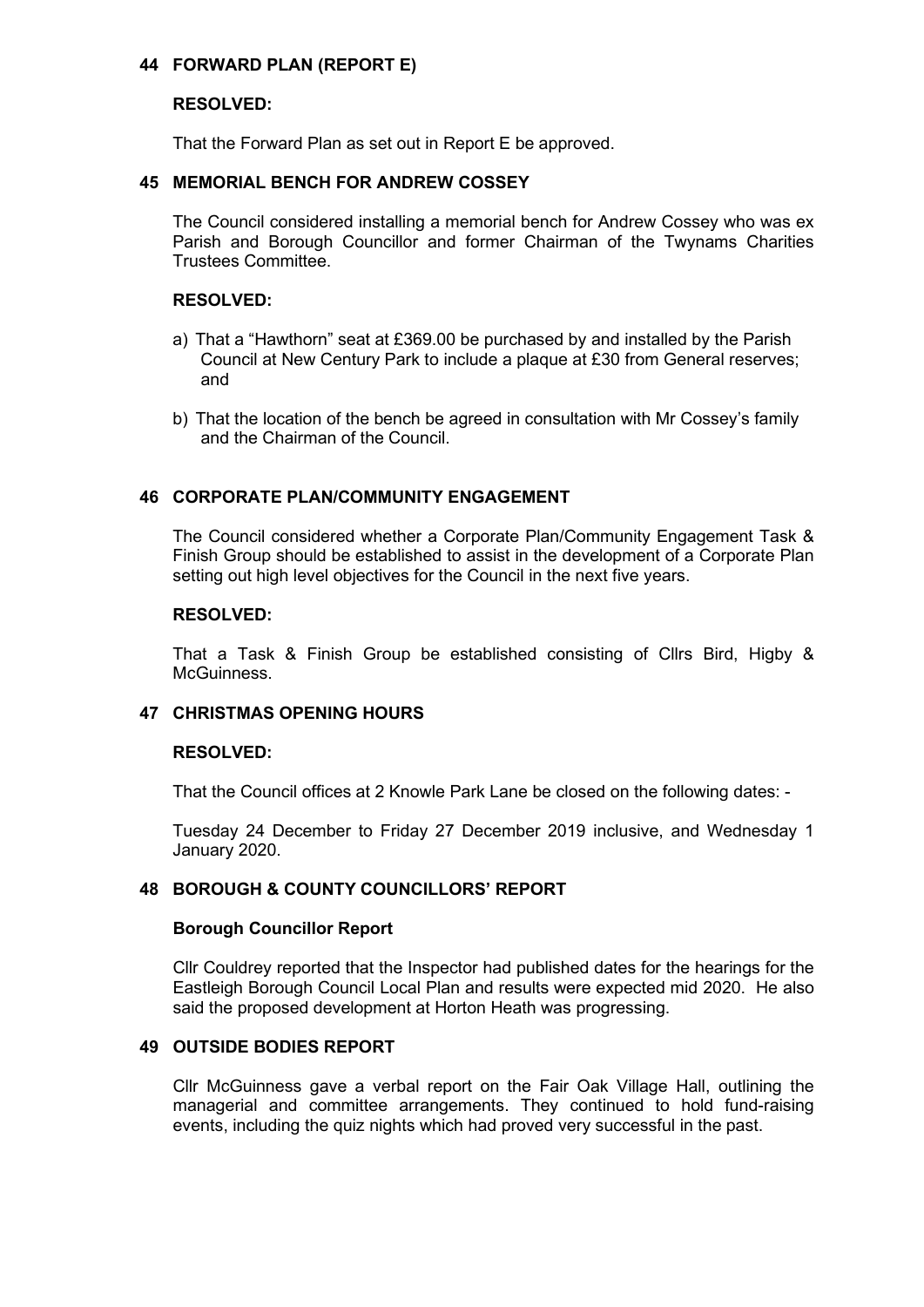#### **50 MEMBERSHIP OF COMMITTEES**

Arising from the vacancy on the Community Events Sub-Committee, it was moved by Cllr Douglas and seconded by Cllr McGuinness that Cllr Forfar be appointed to serve on this Sub-Committee.

#### **RESOLVED**

That Cllr Forfar be appointed to serve on the Community Events Sub-Committee.

# **51 CLERK'S REPORT (REPORT F)**

The Council considered the report of the Clerk which outlined several items, including: -

## **Community Library**

A community library had been crafted by a member of the Operations Team using recycled and scrap material and had been installed at New Century Park. Books had been donated by staff and the Chairman of the Council.

#### **Tulips at Oak Walk**

The 1<sup>st</sup> Fair Oak Scout Group had approached the Council to seek permission to plant 200 tulip bulbs alongside Oak Walk during October, at their own cost.

#### **Village Signs**

£8,000 had been set aside in ear marked Reserves for the purpose of providing village signs. This section 106 money must be used by 2021. The Operations Manager would like to use this project as an opportunity for closer working with Wyvern College and seek input of young people of the Parish.

## **Fair Oak Road/New Road Bench**

The Operations Team had removed the bench for maintenance. Subsequent to this, the Council had received a petition requesting the relocation of the bench as it had attracted anti-social behaviour. The bench sat on the boundary of Bishopstoke Parish and Eastleigh Borough Council land.

## **Training Budget**

The Clerk identified a number of essential training for staff and councillors including:-

£700 - GDPR Councillors & Staff £500 - Events Councillors & Staff £350 - CiLCA (Clerk)

The cost of the above training would be met using the existing budget allocation.

# **RESOLVED:**

That the Council approve and note the following: -

- a) That the Community Library remain at New Century Park and be closely monitored by Groundstaff as part of their daily checks;
- b) That the request from the 1<sup>st</sup> Fair Oak Scouts to plant 200 tulips in Oak Walk be approved;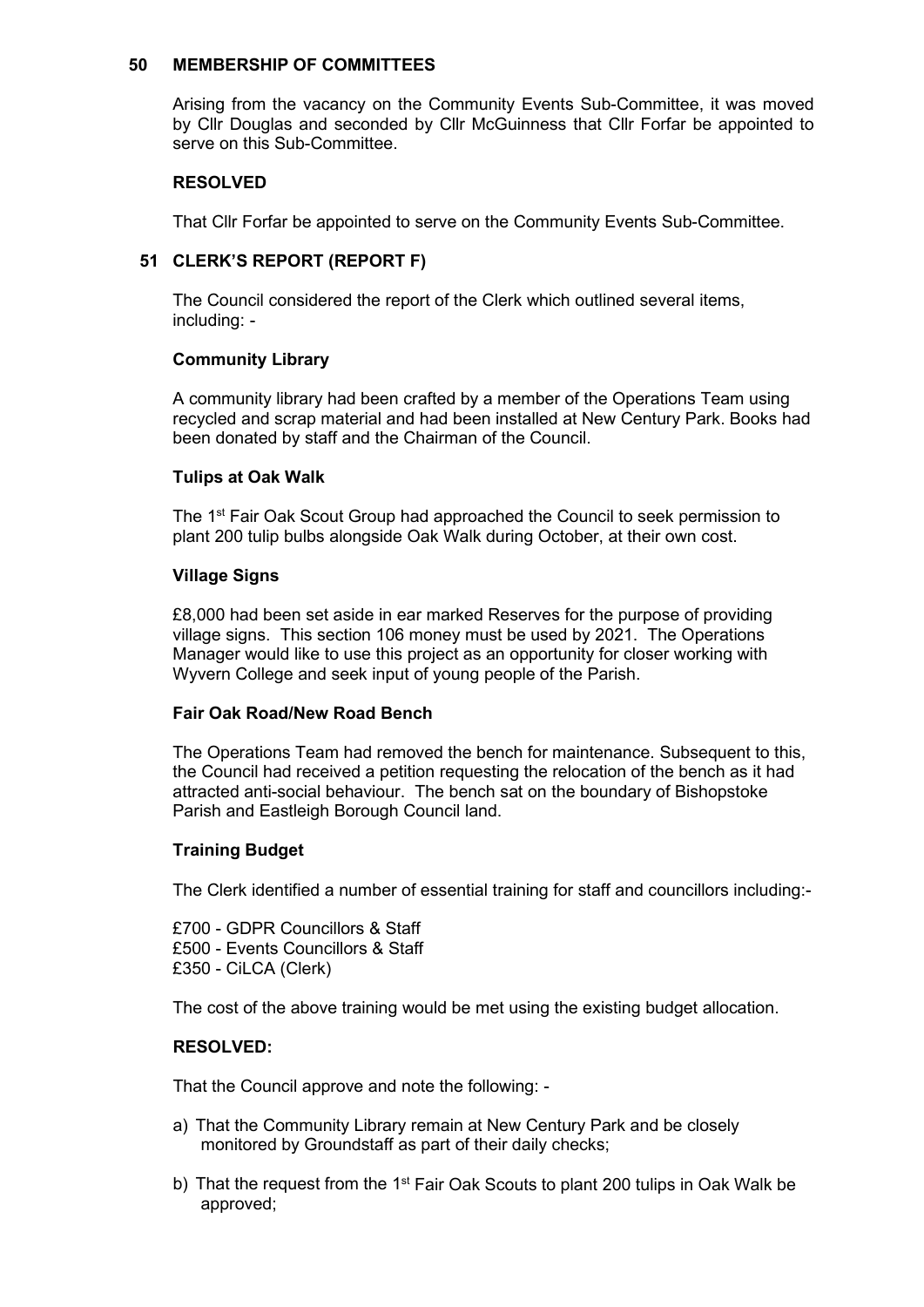- c) That Officers commence the Village sign project, working with Wyvern Art students;
- d) That the bench at Fair Oak Road/New Road be relocated with the position being agreed by Age Concern and the Operations Manager, in consultation with the Chairman of the Council; and
- e) That the forthcoming training for GDPR, Events & CiLCA be noted, with funds being taken from within the existing training budget.

## **47 EXCLUSION OF THE PUBLIC AND THE PRESS**

#### **RESOLVED**

"That under Section 1(2) of the Public Bodies Admissions to Meetings Act 1960, the public and the press be excluded from the meeting for the following items of business on the grounds that it involved the likely disclosure of exempt information which would be prejudicial to the public interest by reason of its confidential nature (commercial & staffing matters).

#### **48 STAFFING MATTERS**

The Council considered a request from a member of staff regarding the reduction in hours.

#### **RESOLVED:**

That the request for part-time hours be approved and that this be reviewed in six months' time.

# **49 SCOUT HUT, SHORTS ROAD**

The Council considered the outcome of informal discussions held between the Chairman, Vice-Chairman and the Clerk with representatives of the Scout Association, as well as the formal advice of the Council's Valuer regarding the value of the remaining 61 years of the lease.

Should the Scout Association and their Valuer accept the Council's offer, the legal process enacting the formal surrender of the lease could commence. The extension of play and community facilities could not take place until this had been resolved.

The Clerk tabled financial information pertaining to the discounted rate of hire for the Scout Association at the Woodland Community Centre over a period of 5, 10 and 15 years as well as other associated costs pertaining to ground rent at Shorts Road and cost of removal of the current derelict Scout Hut.

The Council recognised that any decision made would have to be proportionate, with the safeguarding of public funds being their priority. Any offer made would be the Council's best and final offer, not wishing to continue with protracted negotiations and further frustrate the interests of residents.

# **RESOLVED:**

That the Parish Council outline their "final offer" to the Scout Association to complete the surrender of the lease.

This was all the business and the meeting closed at 8.40 pm.